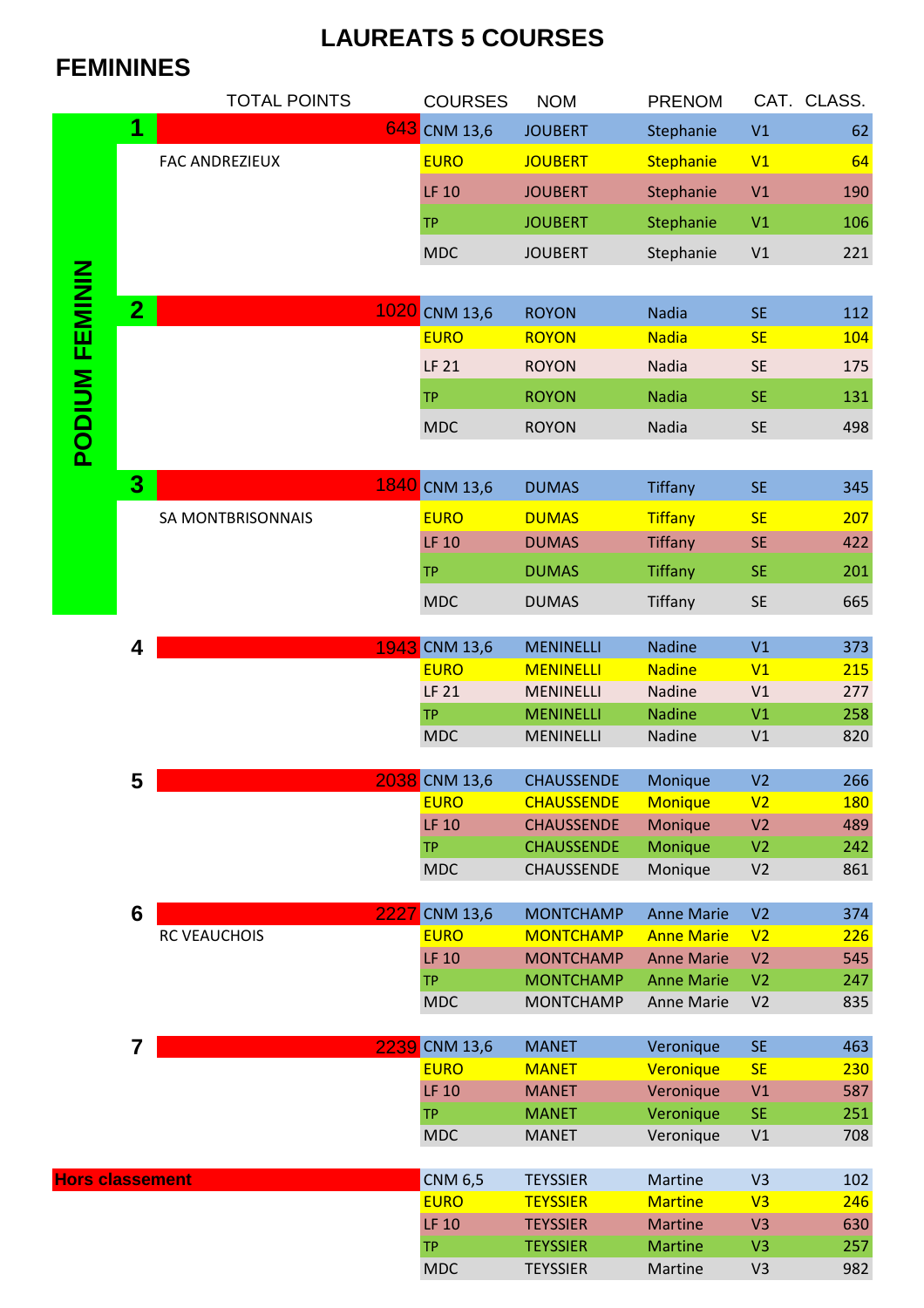## **MASCULINS**

|                        |                         | <b>TOTAL POINTS</b>       | <b>COURSES</b>                          | <b>NOM</b>                   | Prenom                       |                        | CAT. CLASS.    |
|------------------------|-------------------------|---------------------------|-----------------------------------------|------------------------------|------------------------------|------------------------|----------------|
|                        | 1                       |                           | 106 CNM 13,6                            | <b>GRANGE</b>                | <b>Nicolas</b>               | <b>SE</b>              | 5              |
|                        |                         | <b>FAC ANDREZIEUX</b>     | <b>EURO</b>                             | <b>GRANGE</b>                | <b>Nicolas</b>               | <b>SE</b>              | 16             |
|                        |                         |                           | <b>LF 10</b>                            | <b>GRANGE</b>                | <b>Nicolas</b>               | <b>SE</b>              | 15             |
|                        |                         |                           | <b>TP</b>                               | <b>GRANGE</b>                | <b>Nicolas</b>               | <b>SE</b>              | 33             |
|                        |                         |                           | <b>MDC</b>                              | <b>GRANGE</b>                | Nicolas                      | <b>SE</b>              | 37             |
|                        |                         |                           |                                         |                              |                              |                        |                |
| <b>PODIUM MASCULIN</b> | 2 <sub>1</sub>          |                           | 135 CNM 13,6                            | <b>PERRIN</b>                | Ludovic                      | V1                     | 16             |
|                        |                         | SPORT NATURE GARGOMANCOIS | <b>EURO</b>                             | <b>PERRIN</b>                | Ludovic                      | V1                     | 22             |
|                        |                         |                           | <b>LF 21</b>                            | <b>PERRIN</b>                | Ludovic                      | V1                     | $\overline{5}$ |
|                        |                         |                           | <b>TP</b>                               | <b>PERRIN</b>                | Ludovic                      | V <sub>1</sub>         | 40             |
|                        |                         |                           | <b>MDC</b>                              | <b>PERRIN</b>                | Ludovic                      | V1                     | 52             |
|                        |                         |                           |                                         |                              |                              |                        |                |
|                        | 3                       |                           | 233 CNM 13,6                            | <b>HUGUET</b>                | Raphael                      | <b>SE</b>              | 27             |
|                        |                         |                           | <b>EURO</b>                             | <b>HUGUET</b>                | Raphael                      | <b>SE</b>              | 33             |
|                        |                         |                           | <b>LF 10</b>                            | <b>HUGUET</b>                | Raphael                      | <b>SE</b>              | 31             |
|                        |                         |                           | <b>TP</b>                               | <b>HUGUET</b>                | Raphael                      | <b>SE</b>              | 62             |
|                        |                         |                           | <b>MDC</b>                              | <b>HUGUET</b>                | Raphael                      | <b>SE</b>              | 80             |
|                        |                         |                           |                                         |                              |                              |                        |                |
|                        | $\overline{\mathbf{4}}$ | 321                       | $\sqrt{\text{CNM}}$ 13,6                | <b>BETEMPS</b>               | <b>Gilles</b>                | V1                     | 32             |
|                        |                         | <b>FAC ANDREZIEUX</b>     | <b>EURO</b>                             | <b>BETEMPS</b>               | <b>Gilles</b>                | V1                     | 51             |
|                        |                         |                           | <b>LF 21</b>                            | <b>BETEMPS</b>               | Gilles                       | V1                     | 35             |
|                        |                         |                           | <b>TP</b>                               | <b>BETEMPS</b>               | <b>Gilles</b>                | V <sub>1</sub>         | 74             |
|                        |                         |                           | <b>MDC</b>                              | <b>BETEMPS</b>               | Gilles                       | V1                     | 129            |
|                        | 5                       |                           |                                         |                              |                              |                        |                |
|                        |                         | SA MONTBRISONNAIS         | 369 CNM 13,6<br><b>EURO</b>             | <b>VOUHE</b><br><b>VOUHE</b> | <b>David</b><br><b>David</b> | <b>SE</b><br><b>SE</b> | 61<br>47       |
|                        |                         |                           | <b>LF 10</b>                            | <b>VOUHE</b>                 | <b>David</b>                 | <b>SE</b>              | 51             |
|                        |                         |                           | <b>TP</b>                               | <b>VOUHE</b>                 | David                        | <b>SE</b>              | 72             |
|                        |                         |                           | <b>MDC</b>                              | <b>VOUHE</b>                 | David                        | <b>SE</b>              | 138            |
|                        |                         |                           |                                         |                              |                              |                        |                |
|                        | $6\phantom{1}$          |                           | 429 CNM 13,6                            | <b>ALBARET</b>               | Christian                    | V <sub>2</sub>         | 66             |
|                        |                         | <b>VILLARS RUNNING</b>    | <b>EURO</b>                             | <b>ALBARET</b>               | Christian                    | V <sub>2</sub>         | 58             |
|                        |                         |                           | <b>LF 10</b>                            | <b>ALBARET</b>               | Christian                    | V <sub>2</sub>         | 63             |
|                        |                         |                           | <b>TP</b>                               | <b>ALBARET</b>               | Christian                    | V <sub>2</sub>         | 102            |
|                        |                         |                           | <b>MDC</b>                              | <b>ALBARET</b>               | Christian                    | V <sub>2</sub>         | 140            |
|                        | 7                       | 431                       |                                         |                              |                              |                        |                |
|                        |                         |                           | $\sqrt{\text{CNM}}$ 13,6<br><b>EURO</b> | LABALME<br><b>LABALME</b>    | Lionel<br>Lionel             | V1<br>V1               | 56<br>67       |
|                        |                         |                           | <b>LF 10</b>                            | <b>LABALME</b>               | Lionel                       | V1                     | 93             |
|                        |                         |                           | <b>TP</b>                               | <b>LABALME</b>               | Lionel                       | V <sub>1</sub>         | 107            |
|                        |                         |                           | <b>MDC</b>                              | LABALME                      | Lionel                       | V1                     | 108            |
|                        |                         |                           |                                         |                              |                              |                        |                |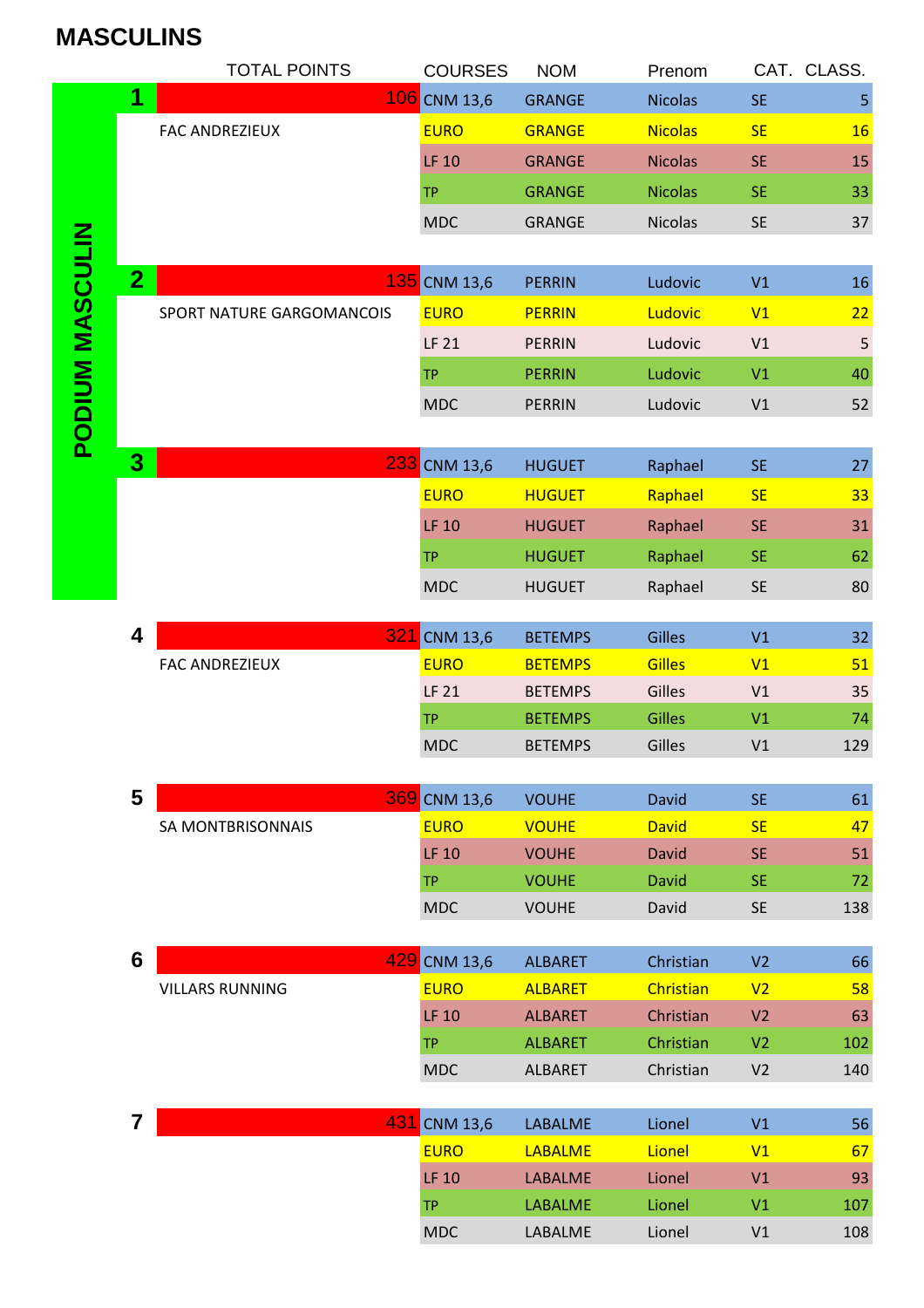| 8               |                          | 536 CNM 13,6  | <b>LIOTIER</b>     | Pascal         | V <sub>2</sub> | 60  |
|-----------------|--------------------------|---------------|--------------------|----------------|----------------|-----|
|                 |                          | <b>EURO</b>   | <b>LIOTIER</b>     | Pascal         | V <sub>2</sub> | 63  |
|                 |                          | <b>LF 21</b>  | <b>LIOTIER</b>     | Pascal         | V <sub>2</sub> | 41  |
|                 |                          | <b>TP</b>     | <b>LIOTIER</b>     | Pascal         | V <sub>2</sub> | 103 |
|                 |                          | <b>MDC</b>    | <b>LIOTIER</b>     | Pascal         | V <sub>2</sub> | 269 |
|                 |                          |               |                    |                |                |     |
| 9               |                          | 639 CNM 13,6  | <b>CHARBONNIER</b> | Cyrille        | <b>SE</b>      | 131 |
|                 | <b>SA MONTBRISONNAIS</b> | <b>EURO</b>   | <b>CHARBONNIER</b> | Cyrille        | <b>SE</b>      | 90  |
|                 |                          | <b>LF 10</b>  | <b>CHARBONNIER</b> | Cyrille        | <b>SE</b>      | 76  |
|                 |                          | <b>TP</b>     | <b>CHARBONNIER</b> | Cyrille        | <b>SE</b>      | 99  |
|                 |                          | <b>MDC</b>    | <b>CHARBONNIER</b> | Cyrille        | <b>SE</b>      | 243 |
|                 |                          |               |                    |                |                |     |
| 10 <sub>1</sub> |                          | 645 CNM 13,6  | <b>ROUX</b>        | Patrick        | V <sub>2</sub> | 86  |
|                 |                          | <b>EURO</b>   | <b>ROUX</b>        | Patrick        | V <sub>2</sub> | 87  |
|                 |                          | <b>LF 10</b>  | <b>ROUX</b>        | Patrick        | V <sub>2</sub> | 124 |
|                 |                          | <b>TP</b>     | <b>ROUX</b>        | <b>Patrick</b> | V <sub>2</sub> | 110 |
|                 |                          | <b>MDC</b>    | <b>ROUX</b>        | Patrick        | <b>SE</b>      | 238 |
|                 |                          |               |                    |                |                |     |
| 11              |                          | 694 CNM 13,6  | <b>GALLET</b>      | Gregory        | V1             | 73  |
|                 |                          | <b>EURO</b>   | <b>GALLET</b>      | Gregory        | V1             | 60  |
|                 |                          | <b>LF 10</b>  | <b>GALLET</b>      | Gregory        | V1             | 119 |
|                 |                          | <b>TP</b>     | <b>GALLET</b>      | Gregory        | V1             | 109 |
|                 |                          | <b>MDC</b>    | <b>GALLET</b>      | Gregory        | V1             | 333 |
|                 |                          |               |                    |                |                |     |
| 12 <sub>2</sub> |                          | 803 CNM 13,6  | <b>TISSIER</b>     | <b>Charles</b> | V <sub>3</sub> | 42  |
|                 |                          | <b>EURO</b>   | <b>TISSIER</b>     | <b>Charles</b> | V <sub>3</sub> | 48  |
|                 |                          | <b>LF 10</b>  | <b>TISSIER</b>     | <b>Charles</b> | V <sub>3</sub> | 62  |
|                 |                          | <b>TP</b>     | <b>TISSIER</b>     | <b>Charles</b> | V <sub>3</sub> | 89  |
|                 |                          | <b>MDC</b>    | <b>TISSIER</b>     | Charles        | V <sub>3</sub> | 562 |
|                 |                          |               |                    |                |                |     |
| 13              |                          | 844 CNM 13,6  | <b>CINTRAN</b>     | <b>Didier</b>  | V <sub>2</sub> | 84  |
|                 | <b>FJEP BONSON</b>       | <b>EURO</b>   | <b>CINTRAN</b>     | <b>Didier</b>  | V <sub>2</sub> | 102 |
|                 |                          | <b>LF 10</b>  | <b>CINTRAN</b>     | <b>Didier</b>  | V <sub>2</sub> | 160 |
|                 |                          | <b>TP</b>     | <b>CINTRAN</b>     | <b>Didier</b>  | V <sub>2</sub> | 136 |
|                 |                          | <b>MDC</b>    | <b>CINTRAN</b>     | Didier         | V <sub>2</sub> | 362 |
|                 |                          |               |                    |                |                |     |
|                 |                          |               |                    |                |                |     |
| 14              |                          | 1104 CNM 13,6 | <b>PLOTTON</b>     | Frederic       | <b>SE</b>      | 191 |
|                 |                          | <b>EURO</b>   | <b>PLOTTON</b>     | Frederic       | <b>SE</b>      | 125 |
|                 |                          | <b>LF 21</b>  | <b>PLOTTON</b>     | Frederic       | <b>SE</b>      | 138 |
|                 |                          | <b>TP</b>     | <b>PLOTTON</b>     | Frederic       | <b>SE</b>      | 168 |

MDC PLOTTON Frederic SE 482